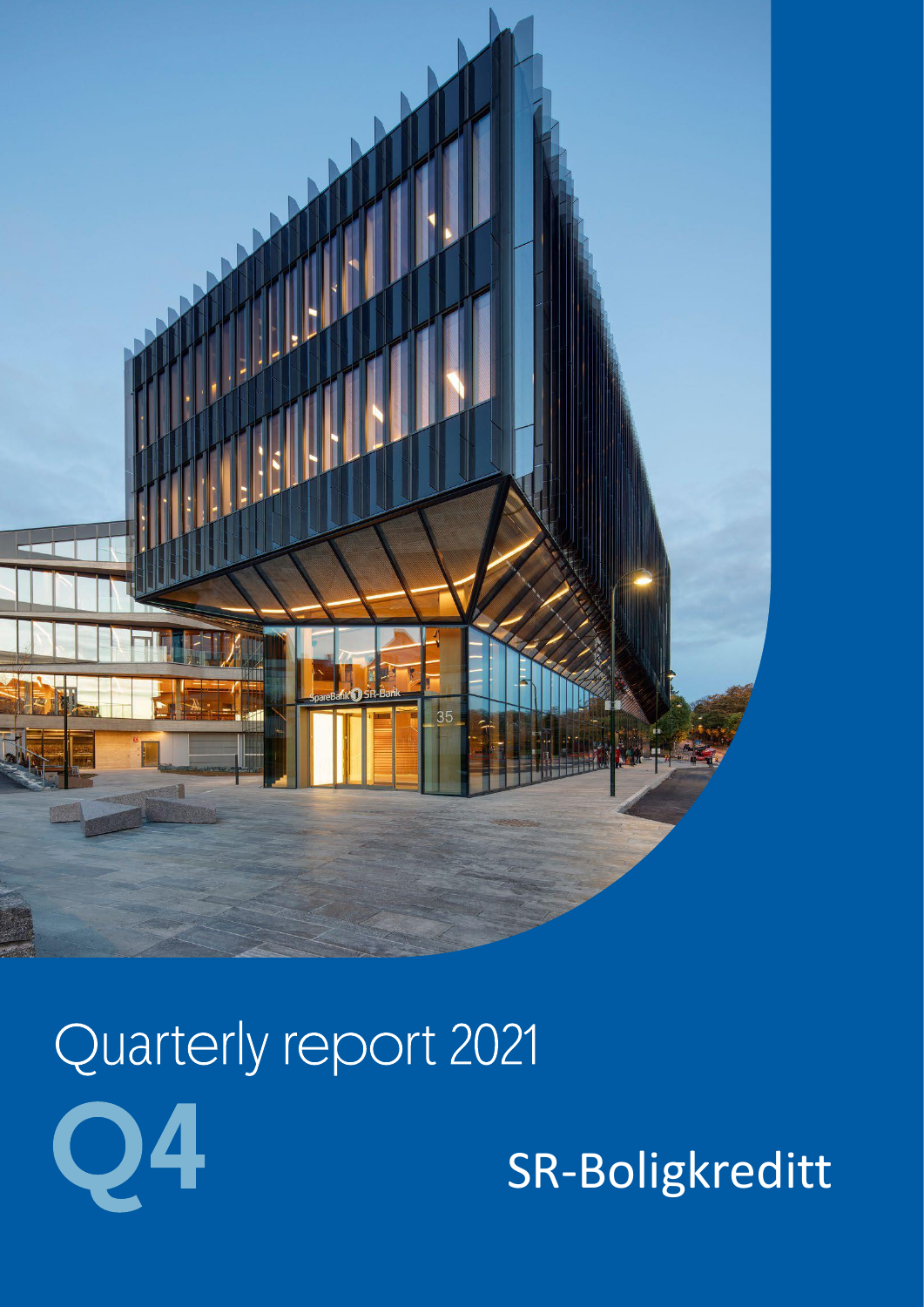| Note 10 Net income from financial instruments  15 |  |
|---------------------------------------------------|--|
|                                                   |  |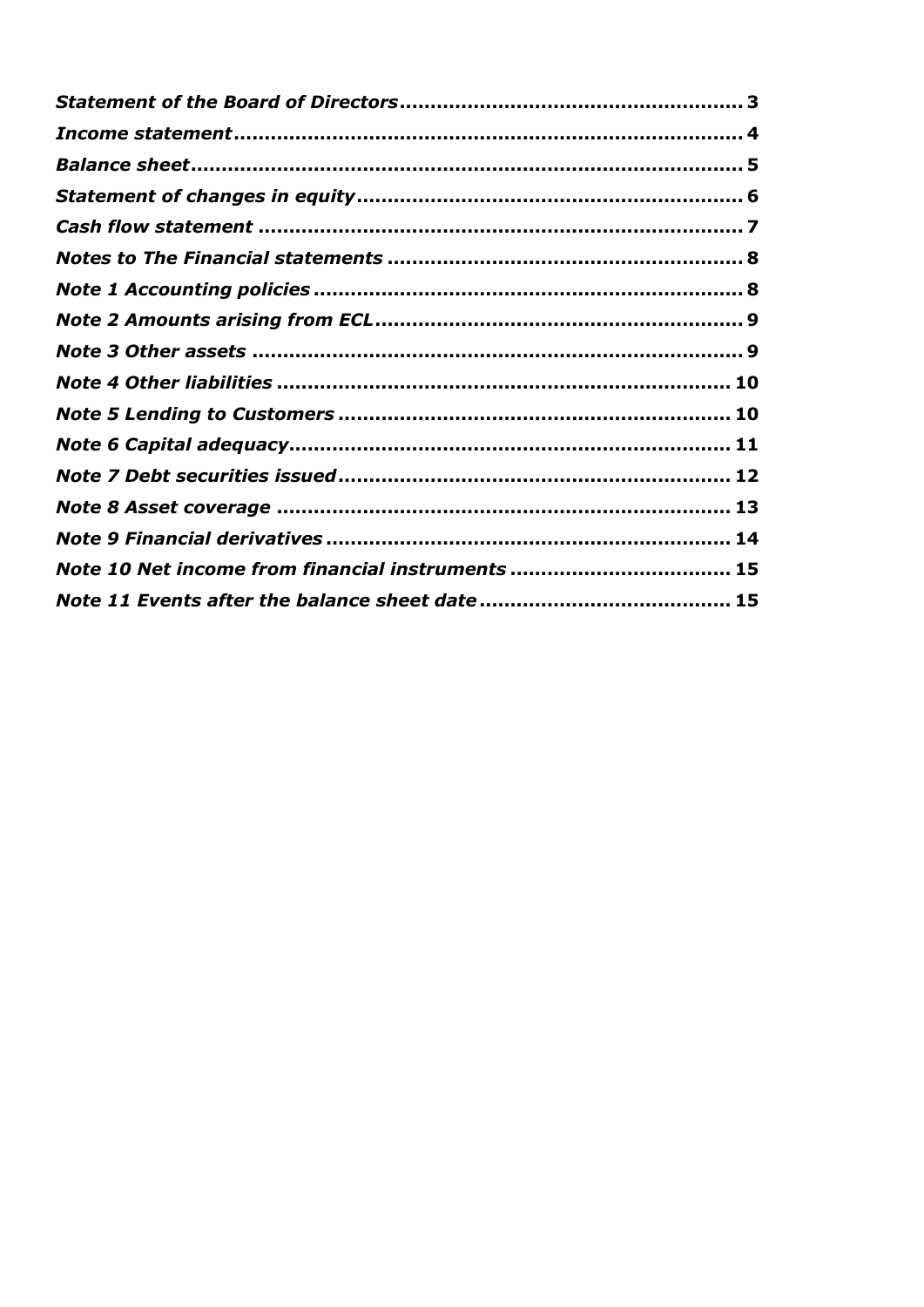### <span id="page-2-0"></span>**Statement of the Board of Directors**

SR-Boligkreditt AS is a wholly owned subsidiary of SpareBank 1 SR-Bank ("SR-Bank"). The company issues covered bonds backed by home mortgages acquired from SR-Bank. Moody's rates SR-Boligkreditt AS's covered bond programme Aaa.

#### **Income statement as at 31 December 2021**

Net income totalled NOK 840.6 million as at 31 December 2021.

|                                     |            | $01.01.2021 - 01.01.2020 -$ |
|-------------------------------------|------------|-----------------------------|
| (Amounts in NOK millions)           | 31.12.2021 | 31.12.2020                  |
| Total income                        | 840.6      | 841.6                       |
| Net interest income                 | 963.9      | 830.9                       |
| Net commission income               | $-56.2$    | $-51.0$                     |
| Net income on financial investments | $-67.1$    | 617                         |

Operating expenses are kept low due to effective operation and synergies with SR-Bank. Net income on financial investments is volatile due to changes in value of basis swaps.

#### **Balance sheet**

At end of December 2021, total assets stood at NOK 95.0 billion. SR-Boligkreditt AS has issued covered bonds amounting to NOK 78.5 billion.

### **Risk**

SR-Boligkreditt AS has established guidelines and limits for management and control of the different types of risk. Currency and interest rate risk is eliminated using derivatives. Liquidity risk is managed in accordance with regulatory requirements and limits approved by the board. The company's overall financial risk is low. The servicing agreement with SR-Bank comprises administration, bank production, IT operations, and financial and liquidity management. Operational risk is assessed as low. Negative developments in the housing market will affect the company. A decline in house prices will reduce the value of the company's cover pool relative to the statutory asset coverage requirement. Quarterly stress tests are carried out to estimate effects of a negative development in house prices. One short-term measure to meet a significant fall in house prices would be to supply SR-Boligkreditt with home mortgages from SR-Bank. The board considers the company's total risk exposure to be low. At the end of December 2021, the company's equity totalled NOK 6.7 billion. The capital adequacy ratio was 25.8%.

### **Outlook**

The negative effects of the Covid-19 are fading out and the pandemic has had significant lower impact on the economy in 2021 than on the year before. Optimism is back both in the retail and in the corporate market and Statistics Norway forecasts GDP mainland to grow 4.1% in 2021 and 4.1% in 2022. Core inflation in 2021 is expected at 1.8 % and at 2.5% in 2022. The housing market and private consumption is stimulated through low mortgage rates. Credit growth is expected to continue despite increased interest rates from the central bank. The policy rate has been increased to 0.5% and the Central Bank has guided for further hikes.

SR-Boligkreditt will continue to build the company's funding curve and to provide funding diversification for the parent bank. The volume of covered bond issues in 2022 is expected to be approximately NOK 15 billion and to provide a sound basis for SR-Bank's lending activities. Defaults are expected to be low and SR-Boligkreditt AS's activities are expected to generate satisfactory profitability in 2022.

The board would like to emphasise that there is considerable uncertainty associated with all assessments of future conditions.

### **Statement pursuant to the Securities Trading Act**

Statement pursuant to Section 5-6 of the Securities Trading Act.

These interim financial statements for SR-Boligkreditt AS cover the period 1 January – 31 December 2021. The financial statements were prepared in accordance with IAS 34 Interim Financial Reporting and give a true and fair view of the assets, liabilities, financial position and profit or loss of the company taken. To the best of our knowledge, the third quarter report gives a true and fair:

- overview of important events that occurred during the accounting period and their impact on the financial statements
- description of the principal risks and uncertainties facing the company over the next accounting period
- <span id="page-2-1"></span>description of major transactions with related parties

#### Stavanger, 8 February 2022

The Board of Directors of SR-Boligkreditt AS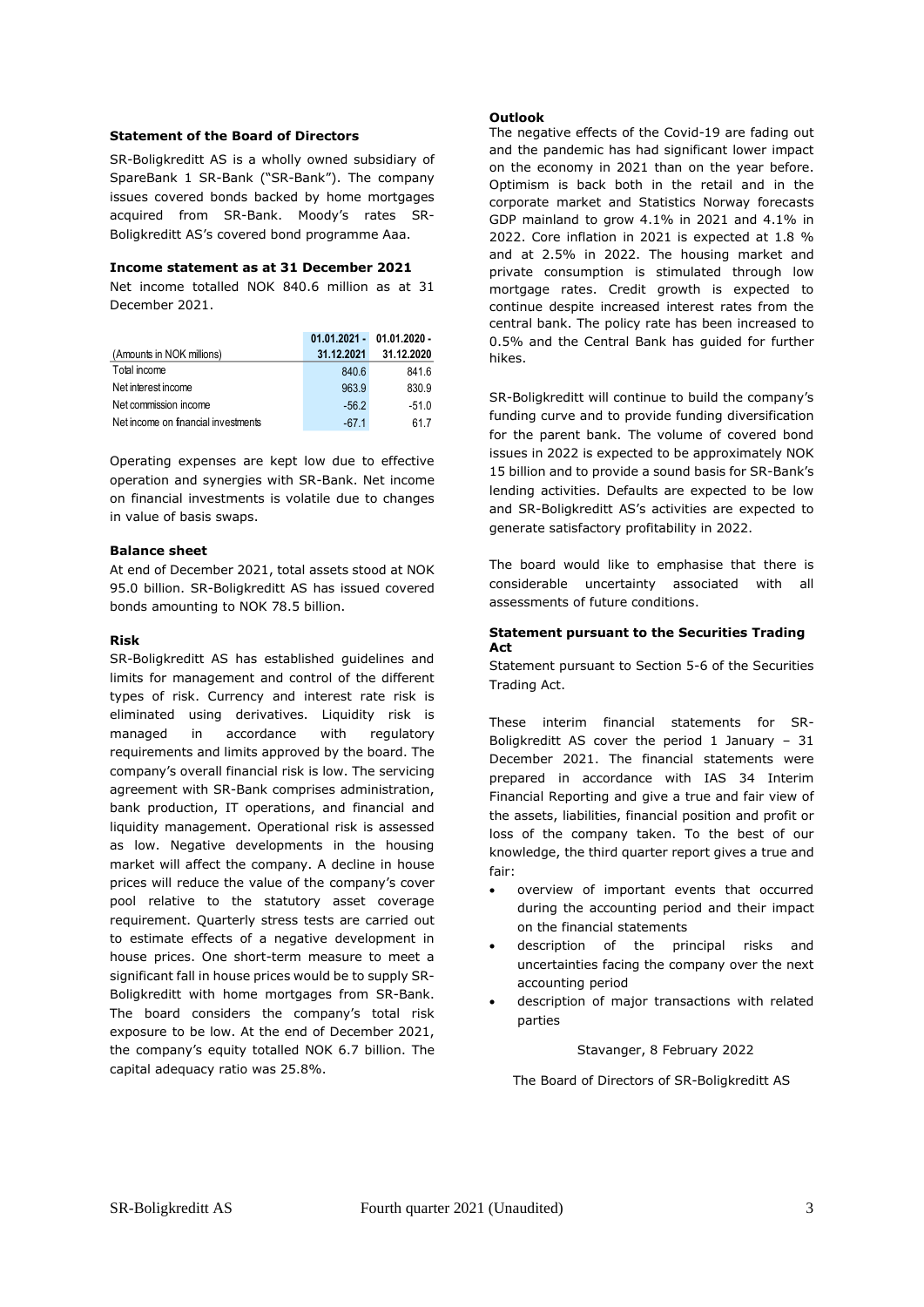## *Income statement*

|                                                             | $01.01.2021 -$ | $01.01.2020 -$ |           |           |
|-------------------------------------------------------------|----------------|----------------|-----------|-----------|
| <b>NOK 1000</b><br><b>Note</b>                              | 31.12.2021     | 31.12.2020     | Q4 2021   | Q4 2020   |
|                                                             |                |                |           |           |
| Interest income                                             | 1.667.791      | 1.795.779      | 437.091   | 401.509   |
| Interest expense                                            | 703.926        | 964.897        | 207.989   | 143.476   |
| Net interest income                                         | 963.865        | 830.882        | 229.102   | 258.033   |
|                                                             |                |                |           |           |
| Commission and fee expenses                                 | 56.240         | 50.968         | 14.591    | 13.242    |
| Net commission income                                       | $-56.240$      | $-50.968$      | $-14.591$ | $-13.242$ |
|                                                             |                |                |           |           |
| Net gains/losses on financial instruments<br>10             | $-67.060$      | 61.734         | 61.440    | 47.041    |
| Net income on financial investments                         | $-67.060$      | 61.734         | 61.440    | 47.041    |
|                                                             |                |                |           |           |
| <b>Total net income</b>                                     | 840.566        | 841.648        | 275.952   | 291.831   |
|                                                             |                |                |           |           |
| Other operating costs                                       | 3.275          | 3.376          | 680       | $-83$     |
| Total operating costs before impairment losses on loans     | 3.275          | 3.376          | 680       | $-83$     |
| Operating profit before impairment losses on loans          | 837.290        | 838.272        | 275.271   | 291.915   |
| Impairment losses on loans and guarantees<br>$\overline{2}$ | $-1.454$       | 27.095         | 1.527     | 14.819    |
| Pre-tax profit                                              | 838.744        | 811.177        | 273.744   | 277.095   |
|                                                             |                |                |           |           |
| Tax expense                                                 | 184.524        | 178.488        | 60.224    | 60.990    |
| <b>Profit after tax</b>                                     | 654.220        | 632.690        | 213.520   | 216.106   |
|                                                             |                |                |           |           |
| Other comprehensive income                                  |                |                |           |           |
| Adjustments                                                 |                |                |           |           |
| <b>Comprehensive Income</b>                                 | 654.220        | 632.690        | 213.520   | 216.106   |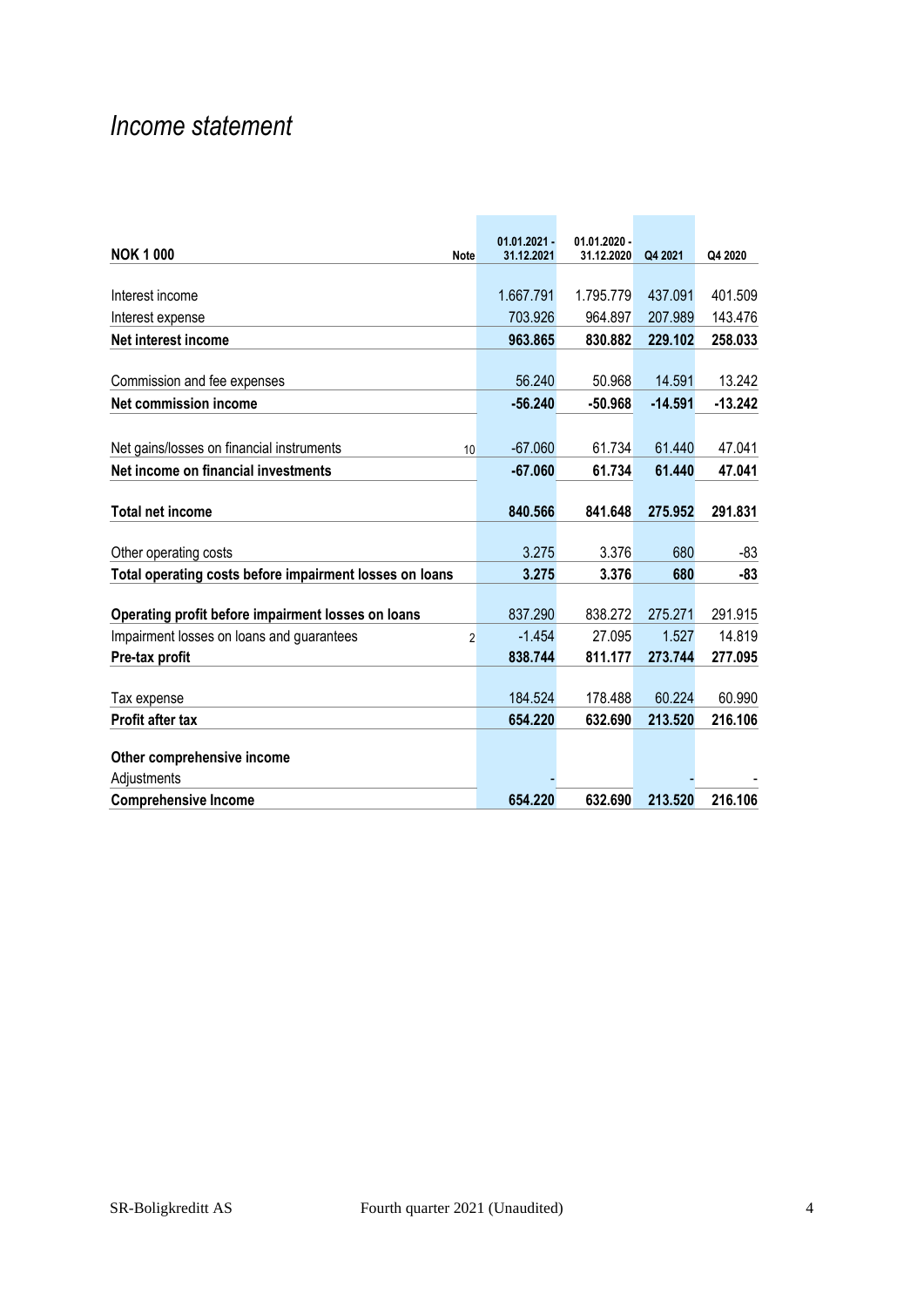# <span id="page-4-0"></span>*Balance sheet*

| <b>NOK 1000</b>                     | <b>Note</b>    | 31.12.21   | 31.12.20   |
|-------------------------------------|----------------|------------|------------|
|                                     |                |            |            |
| <b>Assets</b>                       |                |            |            |
| Balances with credit institutions   |                | 726.497    | 73.744     |
| Loans to customers                  | 2,5            | 89.618.804 | 85.534.956 |
| <b>Bonds</b>                        |                | 2.290.807  | 3.293.628  |
| <b>Financial derivatives</b>        | 9              | 2.291.924  | 6.290.844  |
| Other assets                        | 3              | 33.503     | 8.784      |
| <b>Total assets</b>                 |                | 94.961.535 | 95.201.956 |
|                                     |                |            |            |
| Liabilities and equity              |                |            |            |
| Liabilities                         |                |            |            |
| Listed debt securities              | $\overline{7}$ | 78.522.596 | 75.382.829 |
| Balances with credit institutions   |                | 7.885.514  | 12.729.259 |
| <b>Financial derivatives</b>        | 9              | 1.660.070  | 298.273    |
| Other liabilities                   | 4              | 229.695    | 152.155    |
| <b>Total liabilities</b>            |                | 88.297.875 | 88.562.517 |
|                                     |                |            |            |
| <b>Equity</b>                       |                |            |            |
| Paid-in equity capital              |                | 6.000.150  | 6.000.150  |
| Retained earnings                   |                | 663.509    | 639.289    |
| <b>Total equity</b>                 |                | 6.663.659  | 6.639.439  |
| <b>Total liabilities and equity</b> |                | 94.961.535 | 95.201.956 |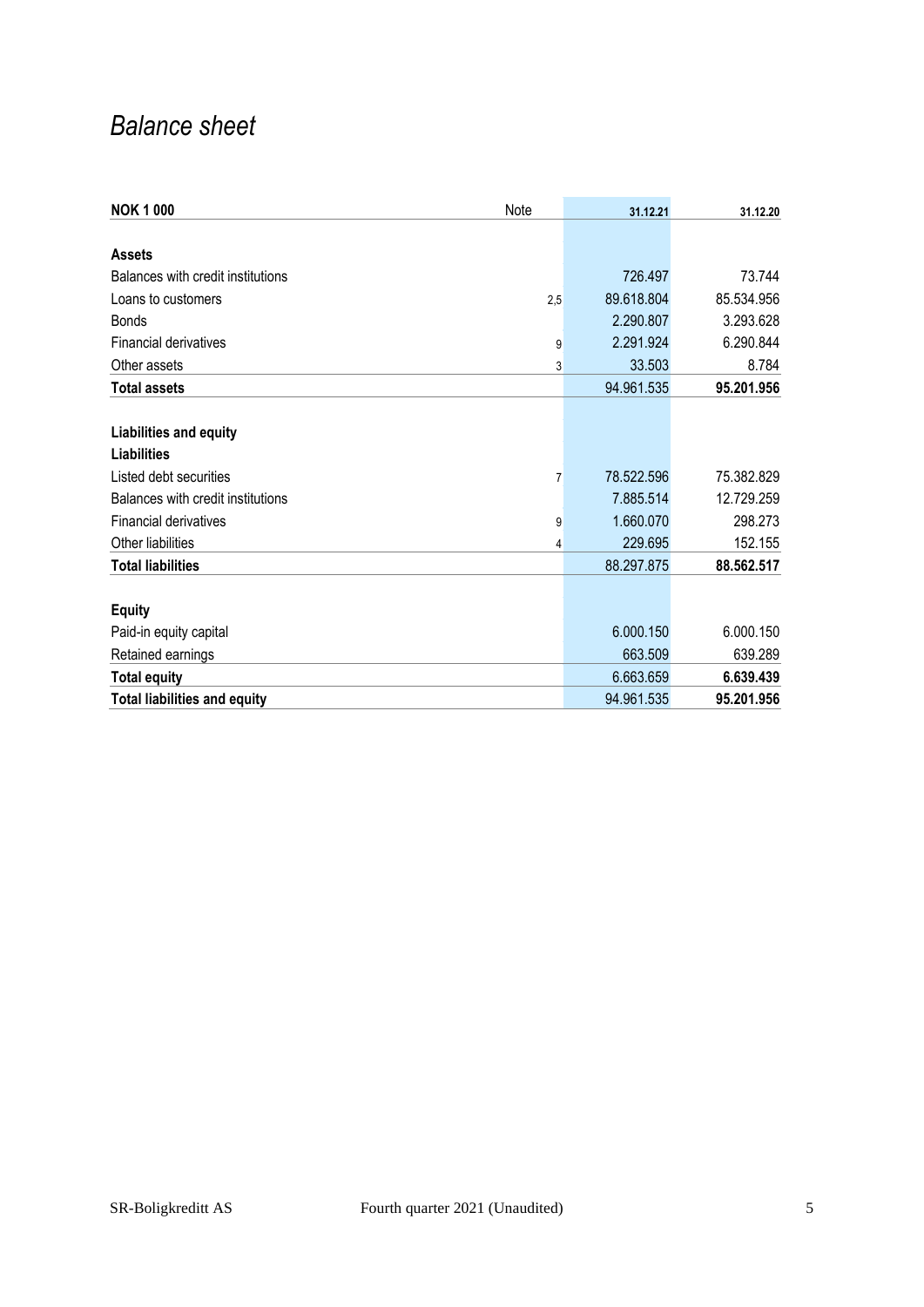# <span id="page-5-0"></span>*Statement of changes in equity*

| <b>NOK 1000</b>                  | Share-<br>capital | <b>Premium</b><br>reserve | <b>Other</b><br>equity | Total<br>equity |
|----------------------------------|-------------------|---------------------------|------------------------|-----------------|
|                                  |                   |                           |                        |                 |
| Equity as of 31 December 2018    | 4.000.000         | 150                       | 1.287.094              | 5.287.244       |
|                                  |                   |                           |                        |                 |
| Capital increase 9 February 2019 | 1.000.000         |                           | $-1.000.000$           |                 |
| Dividend 2018, resolved in 2019  |                   |                           | $-285.000$             | $-285.000$      |
| Capital increase 4 June 2019     | 1.000.000         |                           |                        | 1.000.000       |
| Profit for the period            |                   |                           | 454.505                | 454.505         |
| Equity as of 31 December 2019    | 6.000.000         | 150                       | 456.599                | 6.456.749       |
|                                  |                   |                           |                        |                 |
| Dividend 2019, resolved in 2020  |                   |                           | $-450.000$             | $-450.000$      |
| Profit for the period            |                   |                           | 632.690                | 632.690         |
| Equity as of 31 December 2020    | 6.000.000         | 150                       | 639.289                | 6.639.439       |
|                                  |                   |                           |                        |                 |
| Dividend 2020, resolved in 2021  |                   |                           | $-630.000$             | $-630.000$      |
| Profit for the period            |                   |                           | 654.220                | 654.220         |
| Equity as of 31 December 2021    | 6.000.000         | 150                       | 663.509                | 6.663.659       |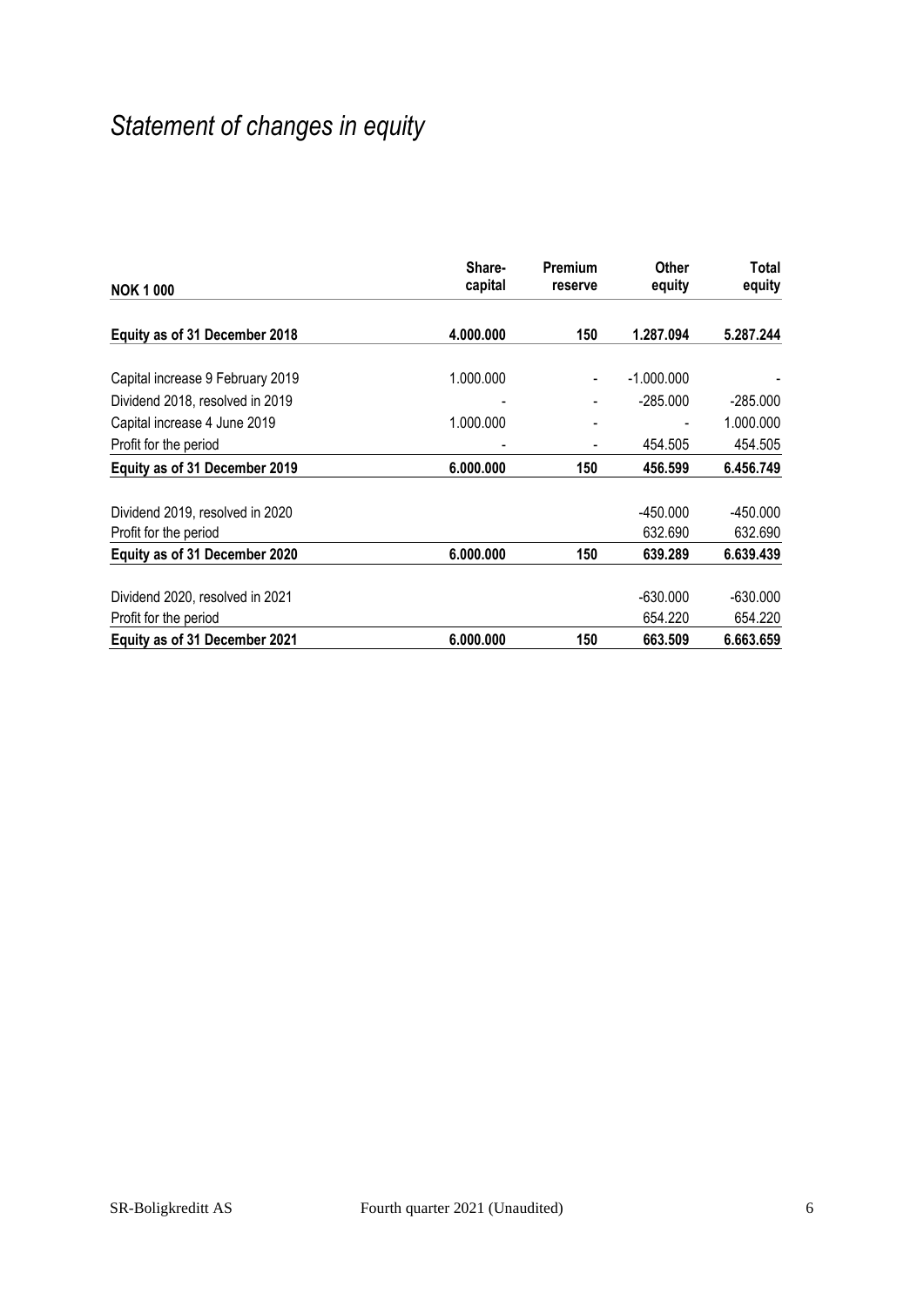# <span id="page-6-0"></span>*Cash flow statement*

| <b>NOK 1000</b>                                            | 31.12.21     | 31.12.20                  |
|------------------------------------------------------------|--------------|---------------------------|
|                                                            |              |                           |
| Interest receipts from lending to customers                | 1.660.510    | 1.815.832                 |
| Provisions to SR-Bank                                      | $-56.240$    | $-50.968$                 |
| Payments for operations                                    | $-1.822$     | $-4.893$                  |
| Taxes paid                                                 | $-143.398$   | $-137.131$                |
| Net cash flow relating to operations                       | 1.459.051    | 1.622.842                 |
|                                                            |              |                           |
| Net purchase of loan portfolio                             |              | $-4.064.875 - 12.627.769$ |
| Net payments on the acquisition of bonds                   | 1.000.056    | $-1.524.744$              |
| Net cash flow relating to investments                      | $-3.064.819$ | $-14.152.513$             |
|                                                            |              |                           |
| Debt raised by issuance of securities                      | 15.358.645   | 22.064.820                |
| Redemption of issued securities                            |              | -7.704.450 -12.993.454    |
| Net change in loans from credit institutions               | $-4.843.745$ | 4.070.195                 |
| Paid in capital equity                                     |              |                           |
| Interest payments on debt raised by issuance of securities | $-664.495$   | $-1.128.011$              |
| Proceeds from settlement of other securities               | 742.566      | 757.350                   |
| Dividend paid                                              | $-630.000$   | $-450.000$                |
| Net cash flow relating to funding activities               | 2.258.521    | 12.320.899                |
|                                                            |              |                           |
| Net cash flow during the period                            | 652.753      | $-208.772$                |
|                                                            |              |                           |
| Balance of cash and cash equivalents start of period       | 73.744       | 282.516                   |
| Balance of cash and cash equivalents end of period         | 726.497      | 73.744                    |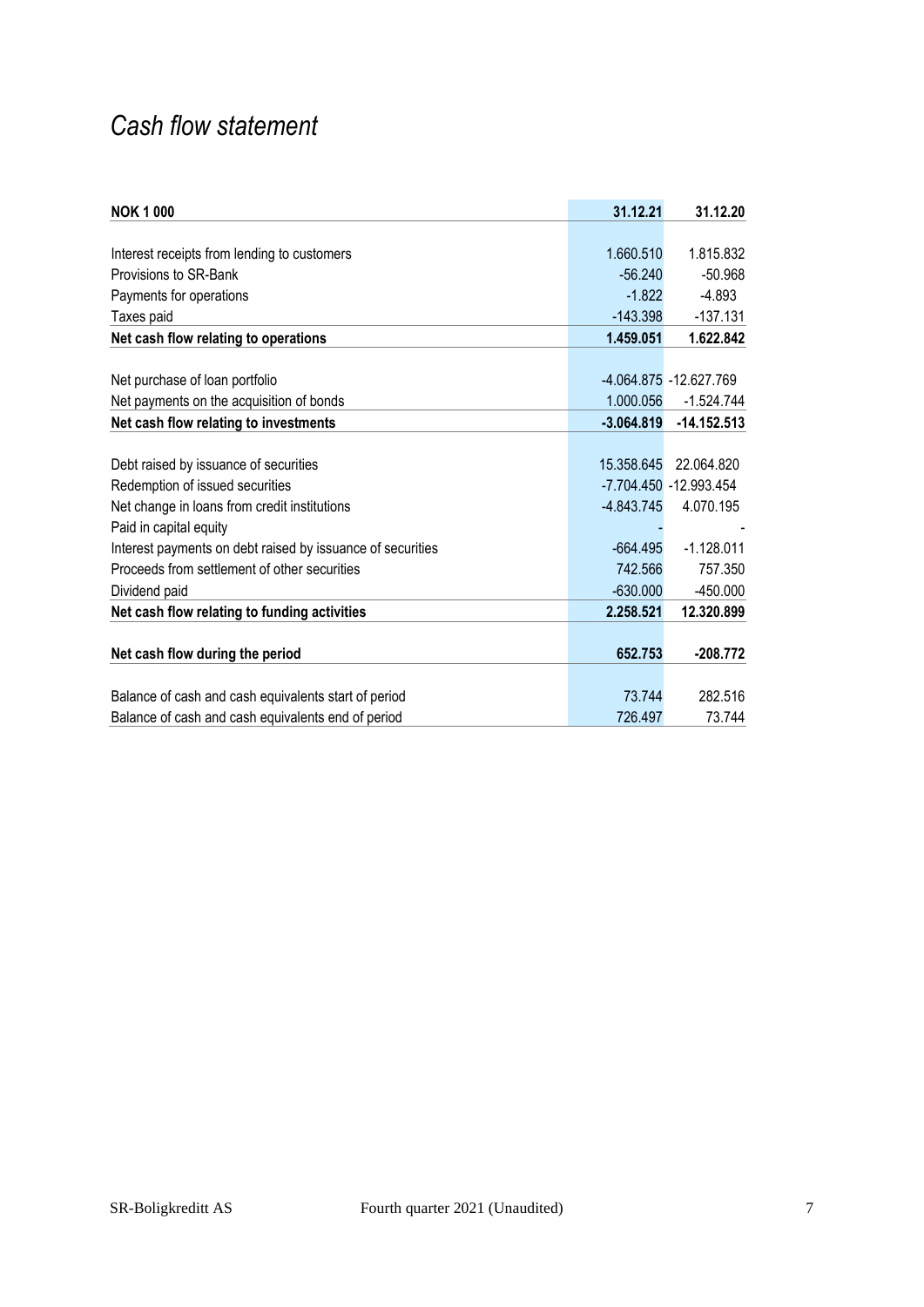## <span id="page-7-0"></span>*Notes to The Financial statements*

## <span id="page-7-1"></span>*Note 1 Accounting policies*

## **1.1. Basis of preparation**

These interim financial statements for SR-Boligkreditt AS cover the period 1 January – 31 December 2021. The interim financial statements were prepared in accordance with IAS 34 Interim Financial Reporting. The interim financial statements were also prepared in accordance with the applicable IFRS standards and IFRIC interpretations. The interim financial statements are unaudited. All amounts are stated in NOK thousands unless stated otherwise.

The interim financial statements do not include all the information required for full annual financial statements and should be read in conjunction with the annual accounts for 2020.

### **New Standards that have not been adopted yet**

There are no new standards or interpretations that are not currently in effect and could be expected to have a material effect on the financial statements.

### **New Standards that have been adopted**

There are no new standards or interpretations as of 31 December 2021.

### **1.2. Critical accounting estimates and judgements**

The preparation of financial information pursuant to IFRS entails the executive management making estimates, judgements and assumptions that affect the effect of the application of the accounting policies and thus the amounts recognized as assets, liabilities, income and costs. Note 3 of the annual accounts for 2020 explains in more detail the use of critical estimates and judgements when applying the accounting policies. **1.**

### **Losses on loans and guarantees**

Consequences of Covid-19 is assessed in measurement of 12-month and lifetime expected credit losses. There has not been any significant increase in credit losses during the year. Measurement of expected credit losses is described in Note 2 in the Annual Report 2020 and Note 2 and 5 in the interim report.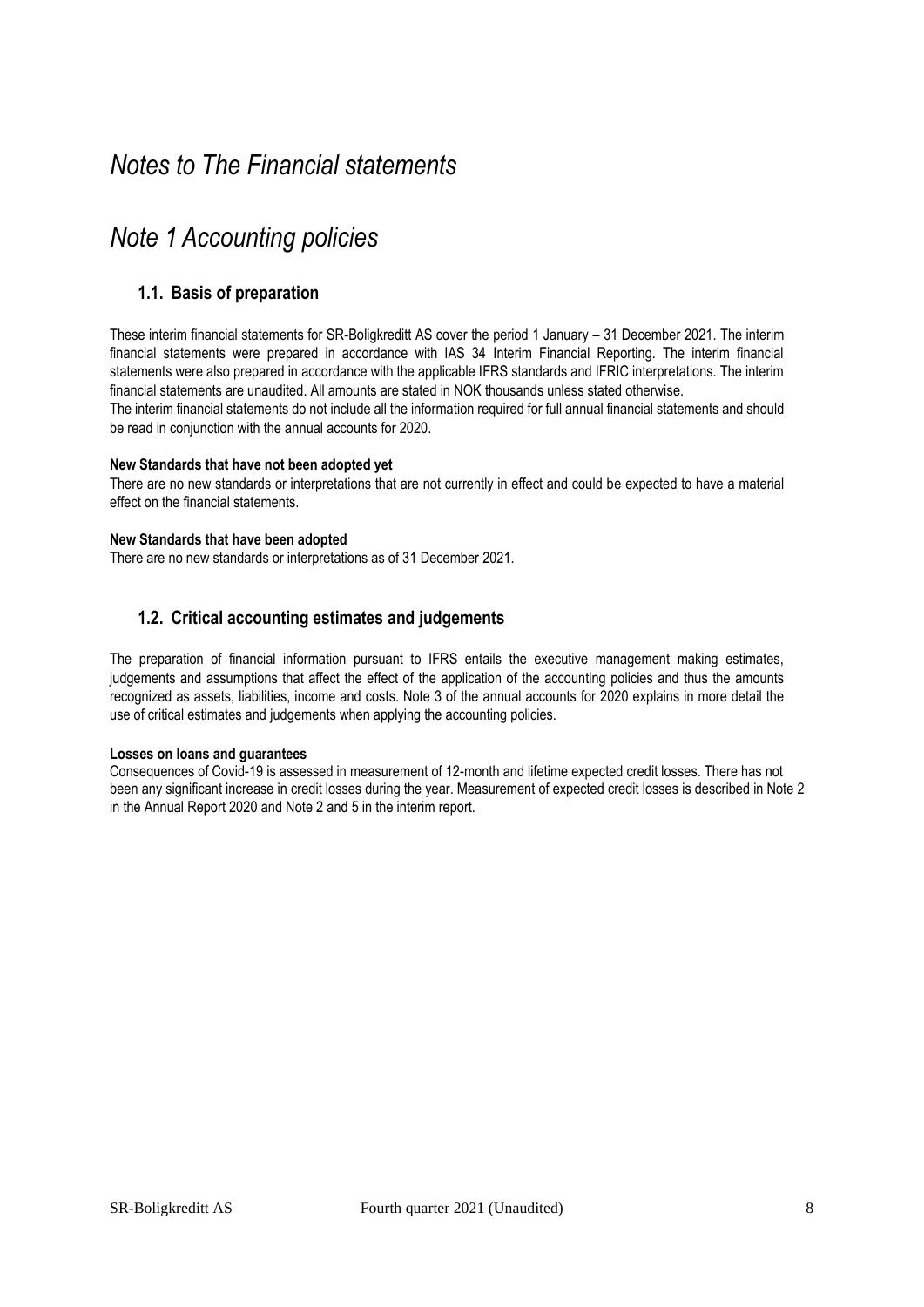# <span id="page-8-0"></span>*Note 2 Amounts arising from ECL*

The following table show reconciliations from the opening to the closing balance of the loss allowance. Explanation of the terms 12-month ECL and lifetime ECL (stage 1-3) are included in note 2 in the annual account 2020.

### **NOK 1 000**

| ECL on loans and advances to customers at amortized cost | Stage 1   | Stage 2  | Stage 3 | Total     |
|----------------------------------------------------------|-----------|----------|---------|-----------|
| <b>Balance sheet 1 January 2021</b>                      | 9.424     | 27.895   |         | 37.319    |
| Transfer to/ from stage 1                                | $-290$    | 290      |         |           |
| Transfer to/ from stage 2                                | 8.113     | $-8.113$ |         |           |
| Transfer to/ from stage 3                                |           |          |         |           |
| Net remeasurement of loss allowance                      | $-10.164$ | 11.586   |         | 1.422     |
| New financial assets originated or purchased             | 3.389     | 6.707    |         | 10.096    |
| Change due to reduced portfolio                          | $-2.954$  | $-9.985$ |         | $-12.939$ |
| Change in models/ risk parameters                        |           |          |         |           |
| Other movements                                          |           |          |         |           |
| <b>Balance sheet 31 December 2021</b>                    | 7.518     | 28.380   |         | 35.898    |

| <b>NOK 1000</b>                                |         |         |         |       |
|------------------------------------------------|---------|---------|---------|-------|
| ECL on remaining credit lines (flexible loans) | Stage 1 | Stage 2 | Stage 3 | Total |
| <b>Balance sheet 1 January 2021</b>            | 247     | 40      |         | 287   |
| Transfer to/ from stage 1                      | $-1$    |         |         |       |
| Transfer to/ from stage 2                      | 21      | -21     |         |       |
| Transfer to/ from stage 3                      |         |         |         |       |
| Net remeasurement of loss allowance            | -30     | 31      |         |       |
| New financial assets originated or purchased   | 28      |         |         | 30    |
| Change due to reduced portfolio                | -50     | -13     |         | -63   |
| Change in models/ risk parameters              |         |         |         |       |
| Other movements                                |         |         |         |       |
| <b>Balance sheet 31 December 2021</b>          | 214     | 41      |         | 255   |

## <span id="page-8-1"></span>*Note 3 Other assets*

| <b>NOK 1000</b>           | 31.12.21 | 31.12.20 |
|---------------------------|----------|----------|
|                           |          |          |
| Deferred tax assets       | 33.491   | 7.357    |
| Prepaid expenses          | 12       | 1.427    |
| <b>Total other assets</b> | 33,503   | 8.784    |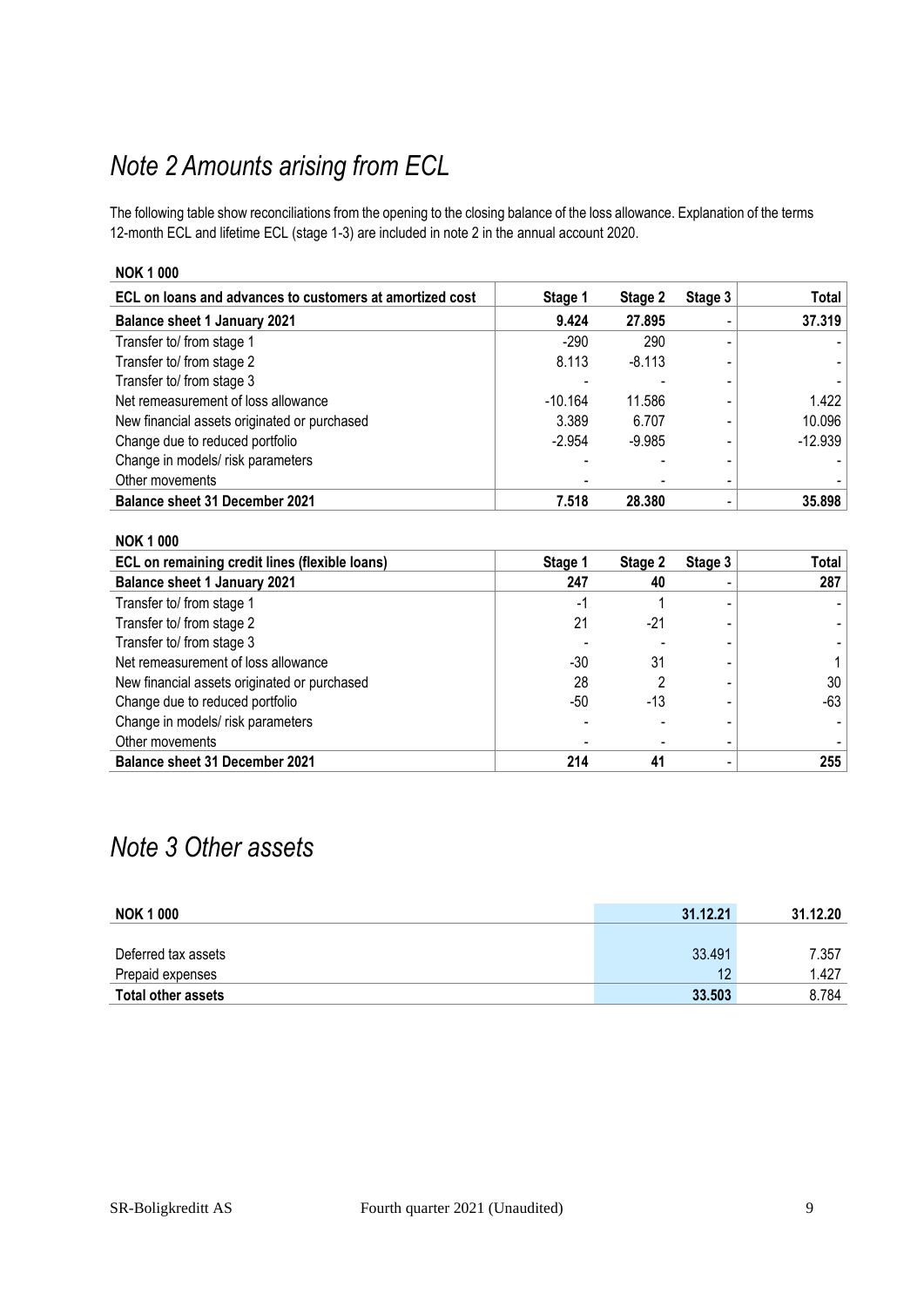## <span id="page-9-0"></span>*Note 4 Other liabilities*

| <b>NOK 1 000</b>                                                | 31.12.21 | 31.12.20 |
|-----------------------------------------------------------------|----------|----------|
|                                                                 |          |          |
| Taxes payable                                                   | 210.657  | 143.398  |
| Accounts payable                                                |          |          |
| Expected credit loss on remaining credit lines (flexible loans) | 255      | 287      |
| Accrued expenses and prepaid revenue                            | 18.782   | 8.471    |
| <b>Total other liabilities</b>                                  | 229,695  | 152.155  |

# <span id="page-9-1"></span>*Note 5 Lending to customers*

| <b>NOK 1000</b>                                                 | 31.12.21   | 31.12.20   |
|-----------------------------------------------------------------|------------|------------|
|                                                                 |            |            |
| Flexible loans - retail market                                  | 19.132.897 | 20.209.255 |
| Amortising loans - retail market                                | 70.458.853 | 65.307.350 |
| Accrued interest                                                | 62.952     | 55.670     |
| Gross Ioans                                                     | 89.654.702 | 85.572.275 |
|                                                                 |            |            |
| Impairment provisions                                           | $-35.898$  | $-37.319$  |
| Loans to customers                                              | 89.618.804 | 85.534.956 |
| Liability                                                       |            |            |
| Remaining credit lines (flexible loans)                         | 7.552.937  | 7.248.641  |
| <b>Total</b>                                                    | 7.552.937  | 7.248.641  |
|                                                                 |            |            |
| Expected credit loss on remaining credit lines (flexible loans) | $-255$     | $-287$     |

Lending to customers are residential mortgages only. The mortgages generally have a low loan-to-value and losses have been very low. The total amount of lending to customers at the end of the period were NOK 89,6 billion. All mortgages carry a variable interest rate.

| <b>Gross loans</b>                           | Stage 1       | Stage 2      | Stage 3 | <b>Total</b>  |
|----------------------------------------------|---------------|--------------|---------|---------------|
| Balance 01.01.21                             | 82.397.728    | 3.174.547    |         | 85.572.275    |
| Transfer to stage 1                          | $-1.296.346$  | 1.296.346    |         |               |
| Transfer to stage 2                          | 1.224.217     | $-1.224.217$ |         |               |
| Transfer to stage 3                          |               |              |         |               |
| Net increase/decrease balance existing loans | 3.038.906     | 75.738       |         | 3.114.644     |
| Originated or purchased during the period    | 28.458.419    | 642.753      |         | 29.101.173    |
| Loans that have been derecognised            | $-27.003.341$ | $-1.130.049$ |         | $-28.133.390$ |
| <b>Balance 31.12.21</b>                      | 86.819.583    | 2.835.119    |         | 89.654.702    |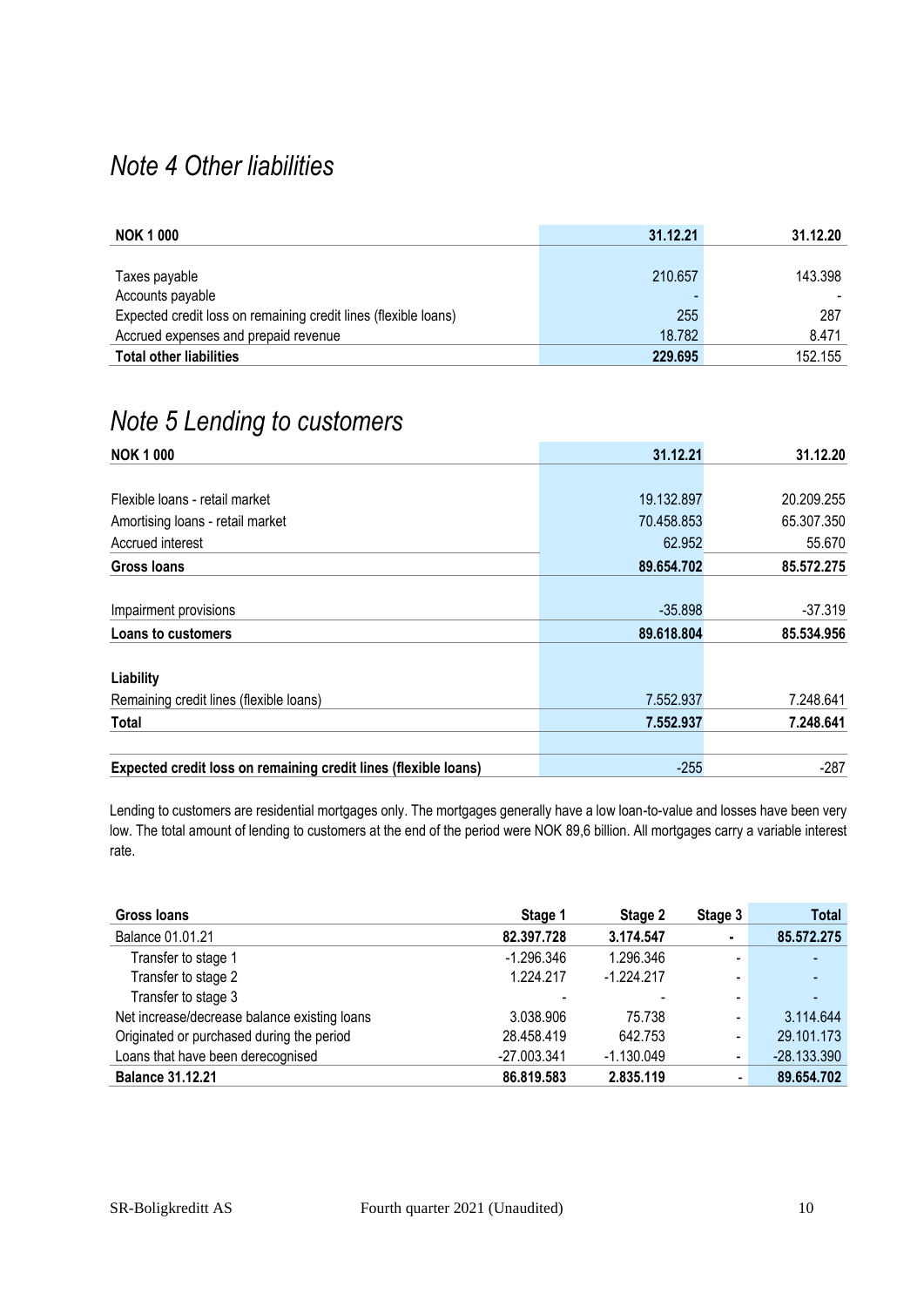# <span id="page-10-0"></span>*Note 6 Capital adequacy*

Capital adequacy is calculated and reported in accordance with the EU's capital requirements for banks and securities undertakings (CRD IV/ CRR).

SR-Boligkreditt AS has permission from the Financial Supervisory Authority of Norway to use internal measurement methods (Internal Rating Based Approach) for quantifying credit risk. The use of IRB requires the company to comply with extensive requirements relating to organization, expertise, risk models and risk management systems.

SR-Boligkreditt shall at all times maintain a capital adequacy ratio equal to the minimum regulatory requirement, with a buffer of 50 - 100 basis points. . **1.**

| <b>NOK 1000</b>                                          | 31.12.21   | 31.12.20   |
|----------------------------------------------------------|------------|------------|
|                                                          |            |            |
| Share capital                                            | 6.000.000  | 6.000.000  |
| Premium reserve                                          | 150        | 150        |
| Other equity                                             | 663.509    | 639.289    |
| <b>Book equity</b>                                       | 6.663.659  | 6.639.439  |
|                                                          |            |            |
| Deduction for proposed dividend                          | $-660.000$ | $-630.000$ |
| Deduction for expected losses on IRB, net of write-downs | $-112.064$ | $-113.026$ |
| Value adjustments due to prudent valuation               | $-1.788$   | $-2.524$   |
| CET 1 capital                                            | 5.889.808  | 5.893.889  |
|                                                          |            |            |
| Other paid in capital                                    |            |            |
| Tier 1 capital                                           | 5.889.808  | 5.893.889  |
|                                                          |            |            |
| <b>Credit risk Basel II **</b>                           |            |            |
| <b>SME</b>                                               | 9.610      | 3.417      |
| Specialised enterprises                                  | 9.946      | 10.884     |
| Mass market SME                                          | 284.045    | 263.961    |
| Mass market - mortgage on real estate                    | 16.645.410 | 16.342.439 |
| Other mass market                                        | 78.962     | 124.286    |
| Total credit and counterparty risk IRB                   | 17.027.973 | 16.744.987 |
|                                                          |            |            |
| Institutions                                             | 1.693.806  | 4.710.977  |
| Covered bonds                                            | 162.580    | 243.209    |
| Other assets                                             | 115.215    | 46.251     |
| Total credit and counterparty risk standard method       | 1.971.602  | 5.000.437  |
|                                                          |            |            |
| Operational risk                                         | 1.414.040  | 1.134.865  |
| Other risk exposure amounts *                            | 2.400.918  | 1.808.074  |
| <b>Risk weighted balance</b>                             | 22.814.533 | 24.688.362 |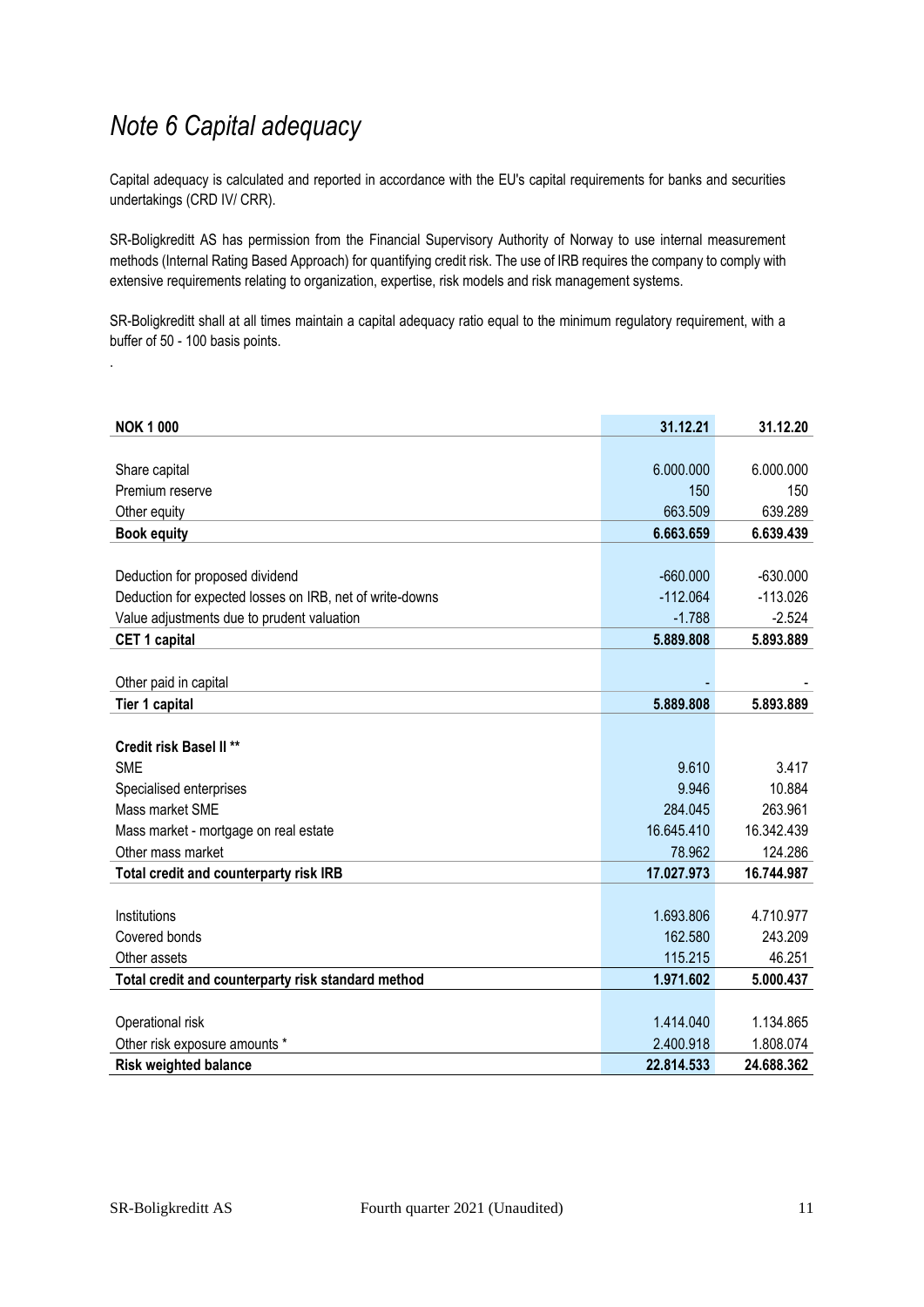| <b>NOK 1000</b>                                        | 31.12.21  | 31.12.20  |
|--------------------------------------------------------|-----------|-----------|
| Minimum requirement for CET 1 capital ratio 4,5 %      | 1.026.654 | 1.110.976 |
| Buffer requirements:                                   |           |           |
| Capital conservation buffer 2,5 %                      | 570.363   | 617.209   |
| Systemic risk buffer 4,5 %                             | 1.026.654 | 1.110.976 |
| Countercyclical capital buffer 1 %                     | 228.145   | 246.884   |
| Total buffer requirement to CET 1 capital ratio        | 1.825.163 | 1.975.069 |
| Available CET 1 capital ratio after buffer requirement | 3.037.991 | 2.807.844 |
|                                                        |           |           |
| Capital ratio                                          | 25,82 %   | 23,87 %   |
| Tier 1 Capital ratio                                   | 25,82 %   | 23,87 %   |
| CET 1 capital ratio                                    | 25,82 %   | 23,87 %   |
| Leverage ratio                                         | 6,01%     | 5,85 %    |

\* Risk weights for residential mortgages are subject to a regulatory floor of 20%. Without this floor, the risk weight for residential mortgages would have been 17.5% as at 31 December 2021.

\*\* Figures for 31.12.2020 have been revised.

# <span id="page-11-0"></span>*Note 7 Debt securities issued*

| <b>NOK 1 000</b>               | Total      | NOK        | Currency   |
|--------------------------------|------------|------------|------------|
| Covered bonds, nominal value   | 78.012.759 | 18.018.021 | 59.994.737 |
| Value adjustments              | 289.874    | $-1.165$   | 291.038    |
| Accrued interests              | 219.964    | 41.185     | 178.779    |
| <b>Total securities issued</b> | 78.522.596 | 18.058.042 | 60.464.555 |

### **Securities issued by maturity date**

|                   | <b>Public covered bonds</b> | <b>Total</b> | <b>NOK</b> | Currency   |
|-------------------|-----------------------------|--------------|------------|------------|
|                   | 2022                        | 10.411.514   | 5.006.252  | 5.405.262  |
|                   | 2023                        | 11.099.613   | 5.002.167  | 6.097.446  |
|                   | 2024                        | 5.074.673    |            | 5.074.673  |
|                   | 2025                        | 14.192.421   | 6.006.821  | 8.185.600  |
|                   | 2026                        | 4.974.112    |            | 4.974.112  |
|                   | 2027                        | 7.426.514    |            | 7.426.514  |
|                   | 2028                        | 4.951.042    |            | 4.951.042  |
|                   | 2029                        | 159.078      |            | 159.078    |
|                   | 2030                        | 4.888.098    |            | 4.888.098  |
|                   | 2031                        | 9.831.982    |            | 9.831.982  |
|                   | 2032                        | 2.042.802    | 2.042.802  |            |
|                   | 2038                        | 3.244.916    |            | 3.244.916  |
|                   | 2041                        | 225.831      |            | 225.831    |
| <b>Total debt</b> |                             | 78.522.596   | 18.058.042 | 60.464.555 |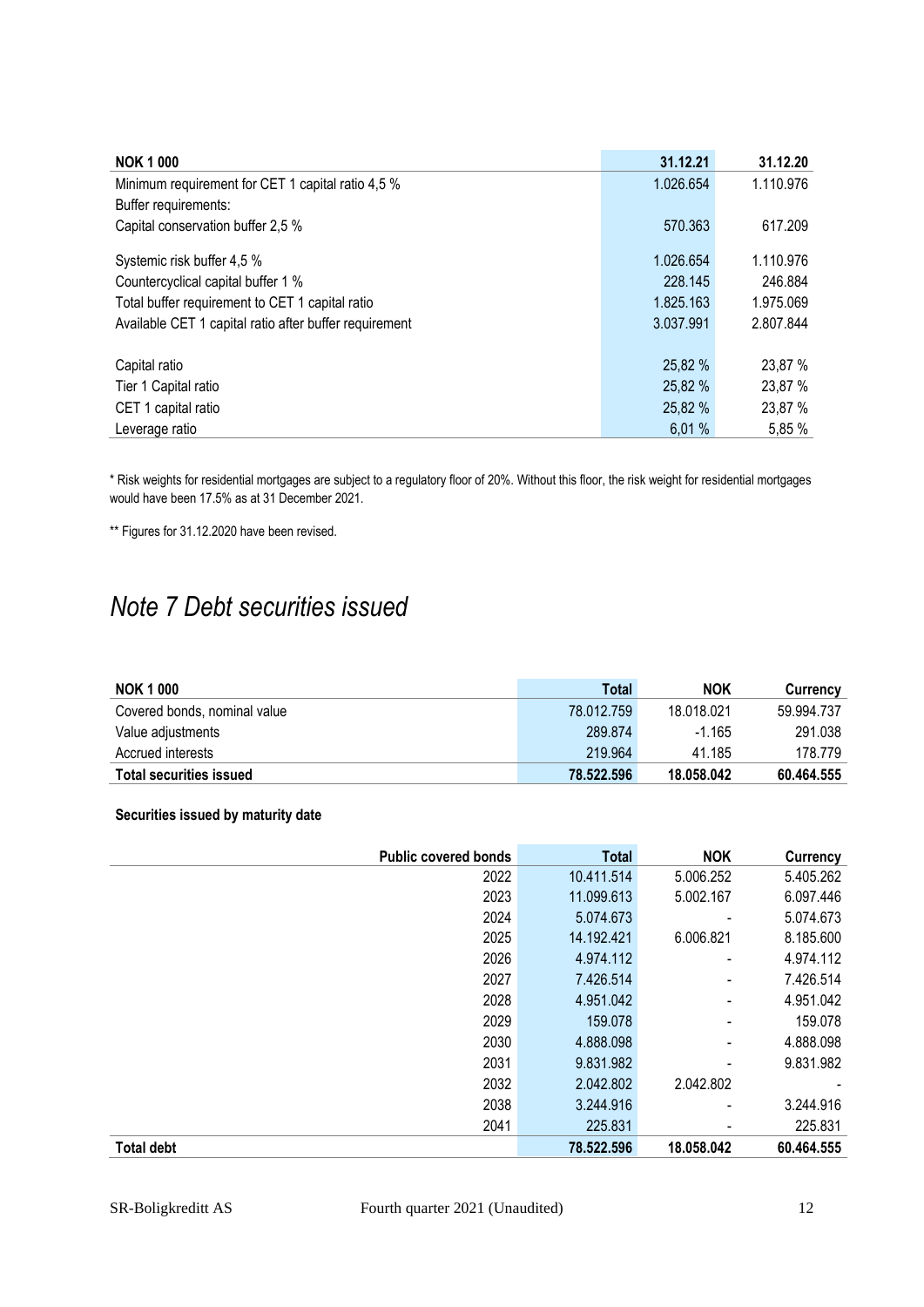|                                      | <b>Balance</b><br>31.12.2021 | <b>Issued</b><br>2021    | Matured/<br>redeemed<br>2021 | <b>Exchange rate</b><br>and other<br>changes 2021 | <b>Balance</b><br>31.12.20 |
|--------------------------------------|------------------------------|--------------------------|------------------------------|---------------------------------------------------|----------------------------|
| Covered bonds                        | 78.012.759                   | 15.358.645               | -7.704.450                   | $-2.494.681$                                      | 72.853.245                 |
| Adjustments                          | 289.874                      | $\overline{\phantom{a}}$ | $\overline{\phantom{a}}$     | $-2.022.224$                                      | 2.312.098                  |
| Accrued interests                    | 219.963                      | $\overline{\phantom{a}}$ |                              | 2.477                                             | 217.486                    |
| Debt raised through issuance of sec. | 78.522.596                   | 15.358.645               | $-7.704.450$                 | $-4.514.428$                                      | 75.382.829                 |

# <span id="page-12-0"></span>*Note 8 Asset coverage*

Asset coverage is calculated according to the Act on Financial Institutions, section 11-11. There is a discrepancy between the balance sheet amounts, partly because lending will be reduced due to non-performing loans (no occurrences of non-performance as of 31 December 2021), loans with a loan-to-value ratio in excess of 75 % and the use of market values. **1.**

| <b>NOK 1000</b>            | 31.12.21   | 31.12.20   |
|----------------------------|------------|------------|
|                            |            |            |
| Covered bonds              | 78.522.596 | 75.382.829 |
| <b>Total covered bonds</b> | 78.522.596 | 75.382.829 |
|                            |            |            |
| Loans to customers         | 89.440.566 | 84.988.602 |
| Substitute collateral      | 2.547.057  | 7.423.826  |
| Total cover pool           | 91.987.623 | 92.412.427 |
| Asset coverage             | 117,1%     | 122,6%     |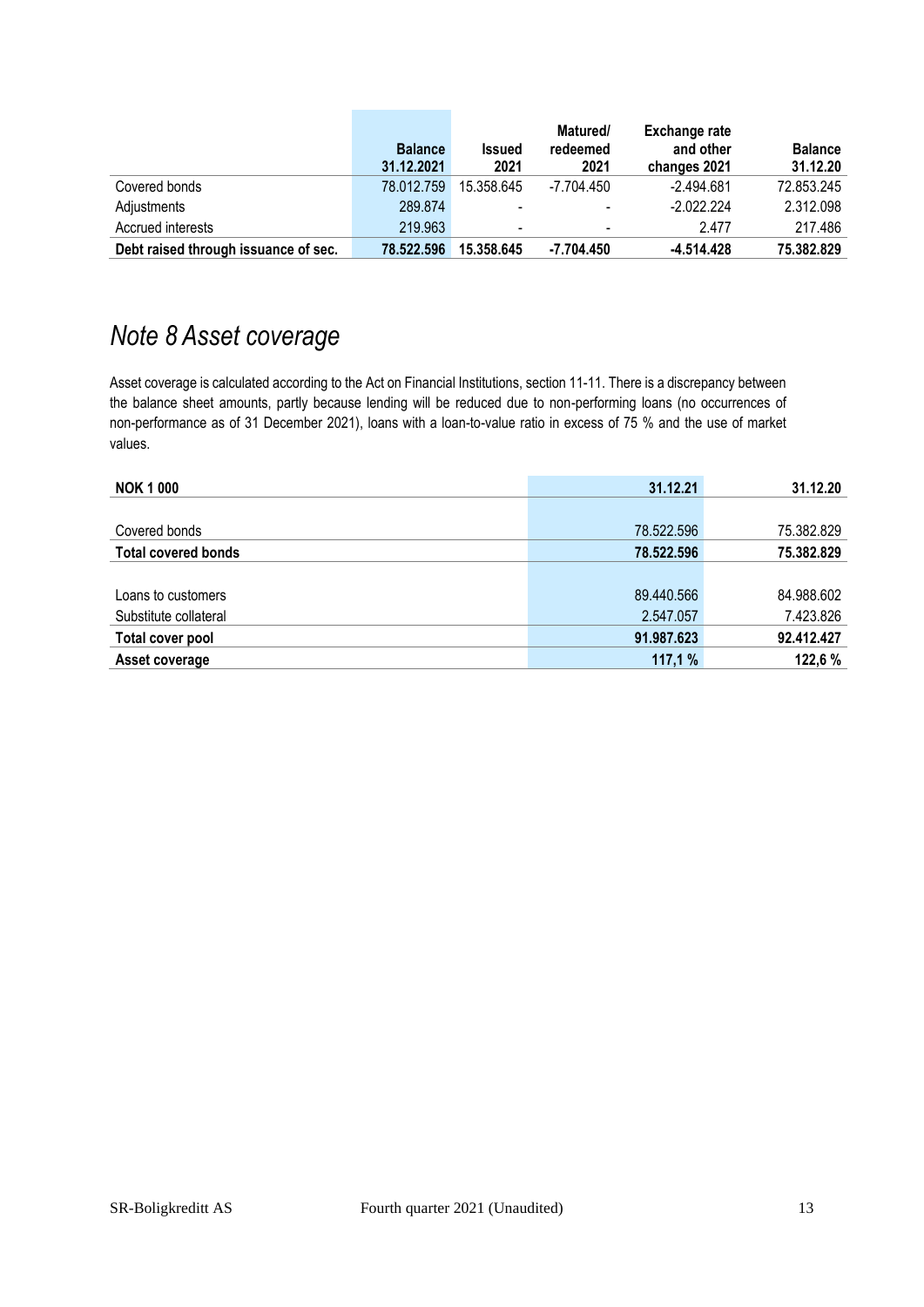## <span id="page-13-0"></span>*Note 9 Financial derivatives*

| At fair value through profit and loss                  | <b>Contract amount</b> |               | Fair value at 31.12.21 |
|--------------------------------------------------------|------------------------|---------------|------------------------|
| <b>NOK 1000</b>                                        | 31.12.21               | <b>Assets</b> | <b>Liabilities</b>     |
|                                                        |                        |               |                        |
| Hedging / Interest and exchange rate instruments       |                        |               |                        |
|                                                        |                        |               |                        |
| Interest rate swaps (including cross currency)         | 121.409.000            | 2.185.145     | 1.655.730              |
| Total hedging / Interest and exchange rate instruments | 121.409.000            | 2.185.145     | 1.655.730              |
|                                                        |                        |               |                        |
|                                                        |                        |               |                        |
| Total currency and interest rate instruments           |                        |               |                        |
|                                                        |                        |               |                        |
| Total interest and exchange rate instruments           | 121.409.000            | 2.185.145     | 1.655.730              |
| Total accrued interests                                |                        | 106.779       | 4.341                  |
| <b>Total financial derivatives</b>                     | 121.409.000            | 2.291.924     | 1.660.070              |

SR-Boligkreditt AS has an ISDA agreement with a CSA supplement with the counterparty for derivatives. The agreement is one-way, which means only the counterparty has to pledge security when the market value of derivatives fluctuates.

### **IBOR reform**

The table below shows derivatives that have IBOR reference interest rates and could be affected by changes caused by the IBOR-reform.

|                                                |                        | Average  |
|------------------------------------------------|------------------------|----------|
| Interest rate swaps                            | <b>Contract amount</b> | maturity |
| EURIBOR EUR (3 months)                         | 54.163.200             | 6,1      |
| LIBOR USD (3 months)                           | 5.286.660              | 0,3      |
| NIBOR NOK (3 months)                           | 2.060.000              | 10,5     |
| <b>Total interest rate swaps</b>               | 61.509.860             |          |
|                                                |                        |          |
|                                                |                        |          |
|                                                |                        |          |
| <b>Cross currency swaps</b>                    |                        |          |
| EURIBOR EUR (3 months) to NIBOR NOK (3 months) | 54.386.574             | 6,1      |
| LIBOR USD (3 months) to NIBOR NOK (3 months)   | 5.161.200              | 0,3      |
| Total cross currency swaps                     | 59.547.774             |          |